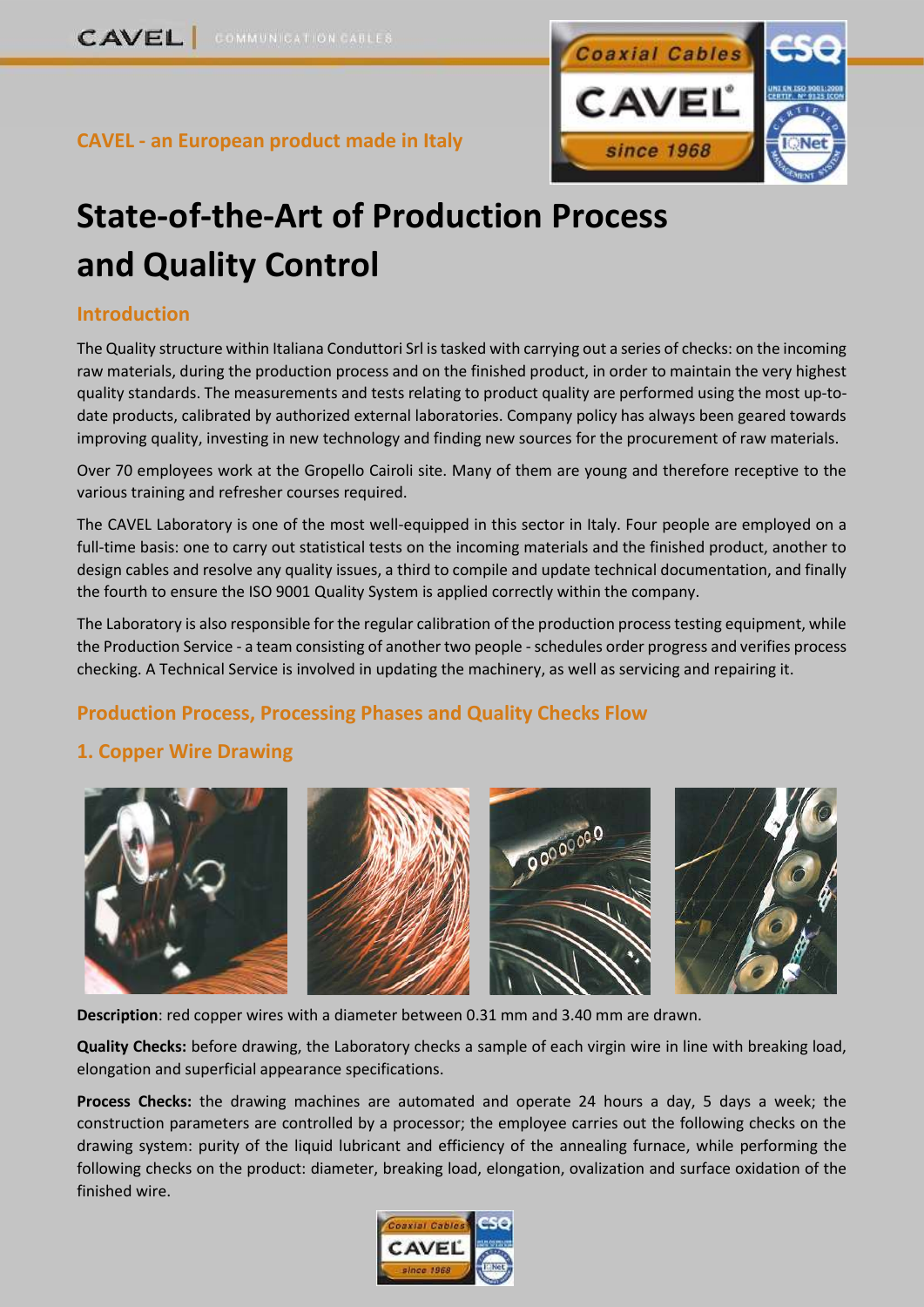### **2. Primary Insulation**



**Description:** a solid or expanded PE dielectric is extruded on the internal wire. In the case of expanded dielectrics, inert gas (nitrogen) injection technology is applied. This technique reduces attenuation losses and significantly lengthens the working life of the cable. The extrusion machines can expand the dielectrics by up to 70%, from a size of just a few millimeters up to a few centimeters.

**Quality Checks:** on a daily basis, the Laboratory checks that the capacity values displayed by the line equipment conform to the reference standards. Every batch of thermoplastic material passes an acceptance test before entering the production cycle.

**Process Checks:** the diameter and capacity of the dielectric are monitored constantly. The data is recorded on paper and in magnetic format. Staff check the degree of expansion regularly. All other processing parameters, namely: number of screw turns, line speed, temperature and pressure inside the extruder and radio frequency heating of the wire are checked using a processor. The unthreading force between the internal wire and the dielectric is also checked. Finally, the centering and ovalization of the dieletric is visually checked under a microscope.

#### **3. Braiding**



**Description:** cable shielding is formed on the primary insulation. It consists of a braid created using conductive wires, with or without interposed conductive ribbons. The company uses over 200 braiding machines, which offer great flexibility and a high production capacity.

**Quality Checks:** the Laboratory checks every batch of capillary wires and ribbons for: elongation, breaking load and surface oxidation.

**Process Checks:** the operators visually check the braiding process, which is aided by various alarm mechanisms in the event of breaks in the spool or wire breakage. The machines are reviewed regularly by the Technical Service.